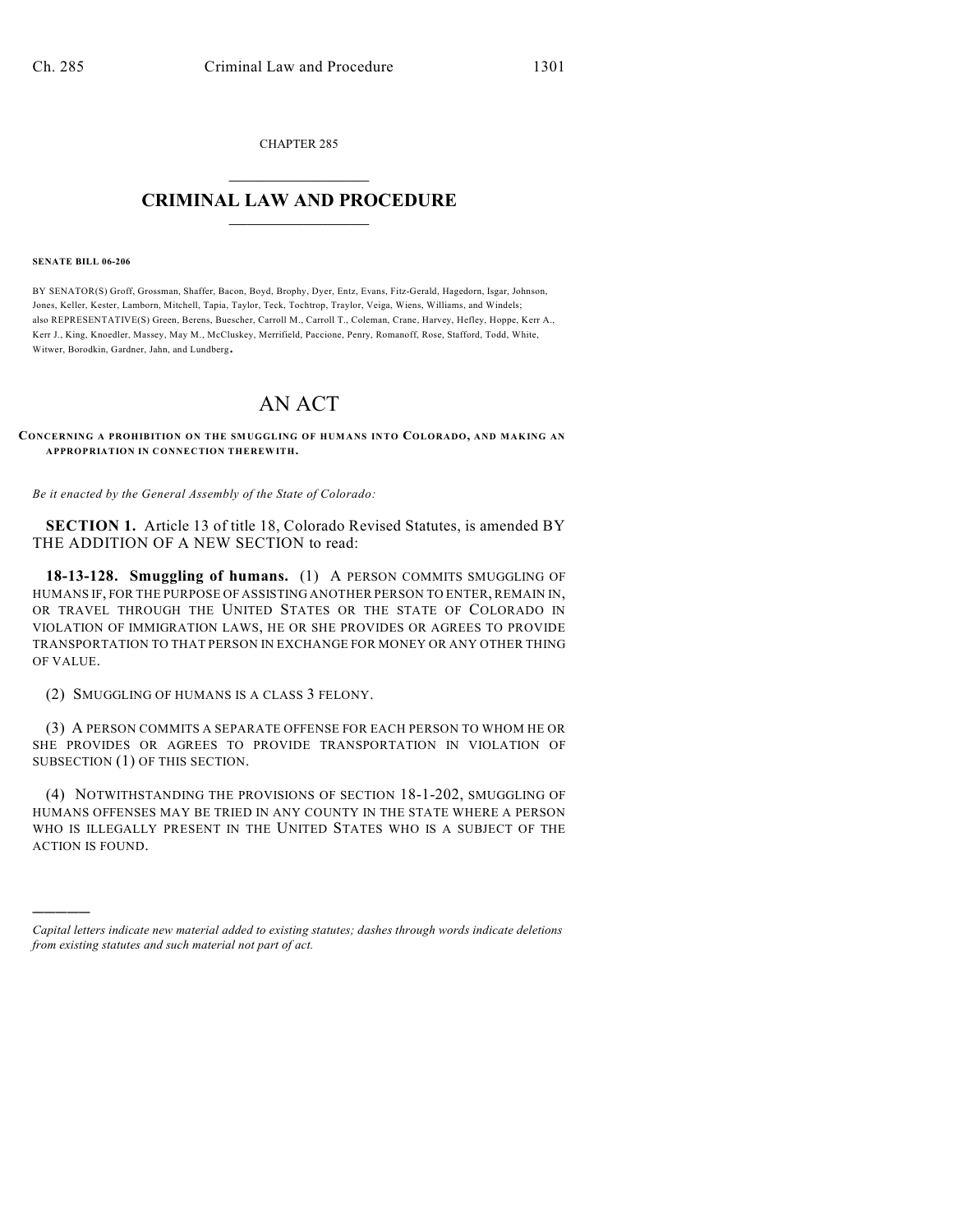**SECTION 2.** Part 1 of article 1 of title 17, Colorado Revised Statutes, is amended BY THE ADDITION OF A NEW SECTION to read:

**17-1-153. Appropriation to comply with section 2-2-703 - SB 06-206** (1) PURSUANT TO SECTION 2-2-703, C.R.S., THE FOLLOWING STATUTORY APPROPRIATIONS, OR SO MUCH THEREOF AS MAY BE NECESSARY, ARE MADE IN ORDER TO IMPLEMENT S.B. 06-206, ENACTED AT THE SECOND REGULAR SESSION OF THE SIXTY-FIFTH GENERAL ASSEMBLY:

(a) FOR THE FISCAL YEAR BEGINNING JULY 1, 2006, IN ADDITION TO ANY OTHER APPROPRIATION, THERE IS HEREBY APPROPRIATED FROM THE CAPITAL CONSTRUCTION FUND CREATED IN SECTION 24-75-302,C.R.S., TO THE CORRECTIONS EXPANSION RESERVE FUND CREATED IN SECTION 17-1-116, THE SUM OF ONE HUNDRED SEVENTY-FOUR THOUSAND THREE HUNDRED EIGHTY-EIGHT DOLLARS (\$174,388).

(b) (I) FOR THE FISCAL YEAR BEGINNING JULY 1, 2007, IN ADDITION TO ANY OTHER APPROPRIATION, THERE IS HEREBY APPROPRIATED, FROM THE CAPITAL CONSTRUCTION FUND CREATED IN SECTION 24-75-302,C.R.S., TO THE CORRECTIONS EXPANSION RESERVE FUND CREATED IN SECTION 17-1-116, THE SUM OF TWO HUNDRED NINE THOUSAND TWO HUNDRED SIXTY-SIX DOLLARS (\$209,266).

(II) FOR THE FISCAL YEAR BEGINNING JULY 1, 2007, IN ADDITION TO ANY OTHER APPROPRIATION, THERE IS HEREBY APPROPRIATED TO THE DEPARTMENT OF CORRECTIONS, OUT OF ANY MONEYS IN THE GENERAL FUND NOT OTHERWISE APPROPRIATED, THE SUM OF FIFTY-THREE THOUSAND SIX HUNDRED TWENTY-SIX DOLLARS (\$53,626).

(c) (I) FOR THE FISCAL YEAR BEGINNING JULY 1, 2008, IN ADDITION TO ANY OTHER APPROPRIATION, THERE IS HEREBY APPROPRIATED, FROM THE CAPITAL CONSTRUCTION FUND CREATED IN SECTION 24-75-302,C.R.S., TO THE CORRECTIONS EXPANSION RESERVE FUND CREATED IN SECTION 17-1-116, THE SUM OF THREE HUNDRED NINETY-TWO THOUSAND THREE HUNDRED SEVENTY-THREE DOLLARS (\$392,373).

(II) FOR THE FISCAL YEAR BEGINNING JULY 1, 2008, IN ADDITION TO ANY OTHER APPROPRIATION, THERE IS HEREBY APPROPRIATED TO THE DEPARTMENT OF CORRECTIONS, OUT OF ANY MONEYS IN THE GENERAL FUND NOT OTHERWISE APPROPRIATED, THE SUM OF ONE HUNDRED SEVENTEEN THOUSAND NINE HUNDRED SEVENTY-SEVEN DOLLARS (\$117,977).

(d) (I) FOR THE FISCAL YEAR BEGINNING JULY 1, 2009, IN ADDITION TO ANY OTHER APPROPRIATION, THERE IS HEREBY APPROPRIATED, FROM THE CAPITAL CONSTRUCTION FUND CREATED IN SECTION 24-75-302,C.R.S., TO THE CORRECTIONS EXPANSION RESERVE FUND CREATED IN SECTION 17-1-116, THE SUM OF FIVE HUNDRED TWENTY-THREE THOUSAND ONE HUNDRED SIXTY-FOUR DOLLARS  $($523,164).$ 

(II) FOR THE FISCAL YEAR BEGINNING JULY 1, 2009, IN ADDITION TO ANY OTHER APPROPRIATION, THERE IS HEREBY APPROPRIATED TO THE DEPARTMENT OF CORRECTIONS, OUT OF ANY MONEYS IN THE GENERAL FUND NOT OTHERWISE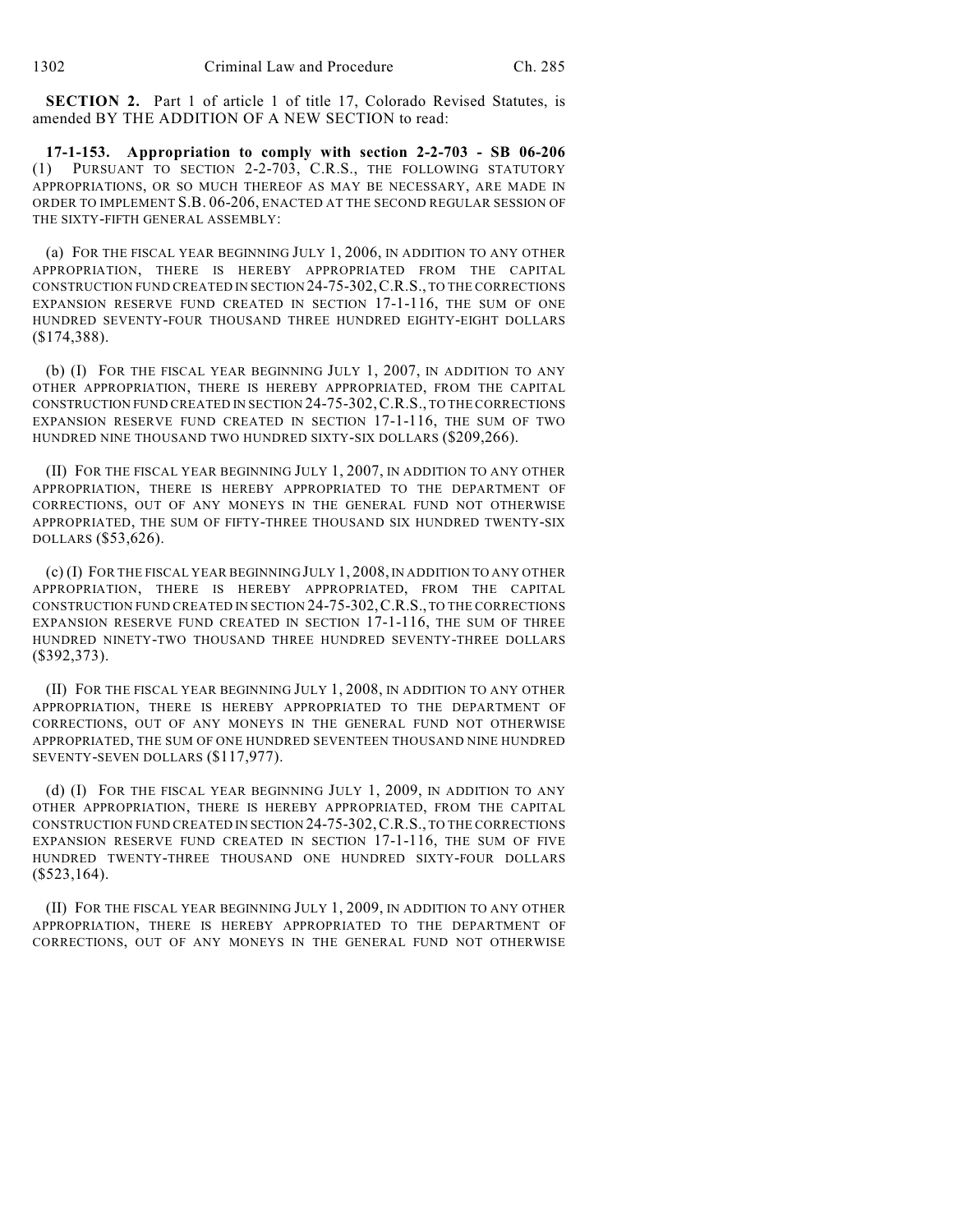APPROPRIATED, THE SUM OF TWO HUNDRED THIRTY-EIGHT THOUSAND SIX HUNDRED THIRTY-SIX DOLLARS (\$238,636).

(e) (I) FOR THE FISCAL YEAR BEGINNING JULY 1, 2010, IN ADDITION TO ANY OTHER APPROPRIATION, THERE IS HEREBY APPROPRIATED, FROM THE CAPITAL CONSTRUCTION FUND CREATED IN SECTION 24-75-302,C.R.S., TO THE CORRECTIONS EXPANSION RESERVE FUND CREATED IN SECTION 17-1-116, THE SUM OF FIVE HUNDRED TWENTY-THREE THOUSAND ONE HUNDRED SIXTY-FOUR DOLLARS  $($523,164).$ 

(II) FOR THE FISCAL YEAR BEGINNING JULY 1, 2010, IN ADDITION TO ANY OTHER APPROPRIATION, THERE IS HEREBY APPROPRIATED TO THE DEPARTMENT OF CORRECTIONS, OUT OF ANY MONEYS IN THE GENERAL FUND NOT OTHERWISE APPROPRIATED, THE SUM OF THREE HUNDRED NINETY-NINE THOUSAND FIVE HUNDRED FOURTEEN DOLLARS (\$399,514).

**SECTION 3.** The introductory portion to 24-75-302 (2) and 24-75-302 (2) (s), (2) (t), and (2) (u), Colorado Revised Statutes, are amended, and the said 24-75-302 (2) is further amended BY THE ADDITION OF THE FOLLOWING NEW PARAGRAPHS, to read:

**24-75-302. Capital construction fund - capital assessment fees - calculation.** (2) As of July 1, 1988, and July 1 of each year thereafter through July 1, 2008 2010, a sum as specified in this subsection (2) shall accrue to the capital construction fund. The state treasurer and the controller shall transfer such sum out of the general fund and into the capital construction fund as moneys become available in the general fund during the fiscal year beginning on said July 1. Transfers between funds pursuant to this subsection (2) shall not be deemed to be appropriations subject to the limitations of section 24-75-201.1. The amount which shall accrue pursuant to this subsection (2) shall be as follows:

(s) On July 1, 2006, twenty-two thousand nine hundred twenty-four dollars pursuant to section 3 of H.B. 02S-1006, enacted at the third extraordinary session of the sixty-third general assembly; plus two hundred ninety-one thousand seven hundred sixty-one dollars pursuant to H.B. 03-1004, enacted at the first regular session of the sixty-fourth general assembly; plus one hundred twenty-five thousand forty-one dollars pursuant to H.B. 03-1138, enacted at the first regular session of the sixty-fourth general assembly; plus sixty-nine thousand four hundred sixty-seven dollars pursuant to H.B. 03-1213, enacted at the first regular session of the sixty-fourth general assembly; plus sixty-nine thousand four hundred sixty-seven dollars pursuant to H.B. 03-1317, enacted at the first regular session of the sixty-fourth general assembly; plus ninety thousand three hundred seven dollars pursuant to H.B. 04-1021, enacted at the second regular session of the sixty-fourth general assembly; plus sixty-nine thousand four hundred sixty-seven dollars pursuant to H.B. 04-1016, enacted at the second regular session of the sixty-fourth general assembly; PLUS ONE HUNDRED SEVENTY-FOUR THOUSAND THREE HUNDRED EIGHTY-EIGHT DOLLARS PURSUANT TO S.B. 06-206, ENACTED AT THE SECOND REGULAR SESSION OF THE SIXTY-FIFTH GENERAL ASSEMBLY;

(t) On July 1, 2007, four hundred sixteen thousand eight hundred two dollars pursuant to H.B. 03-1004, enacted at the first regular session of the sixty-fourth